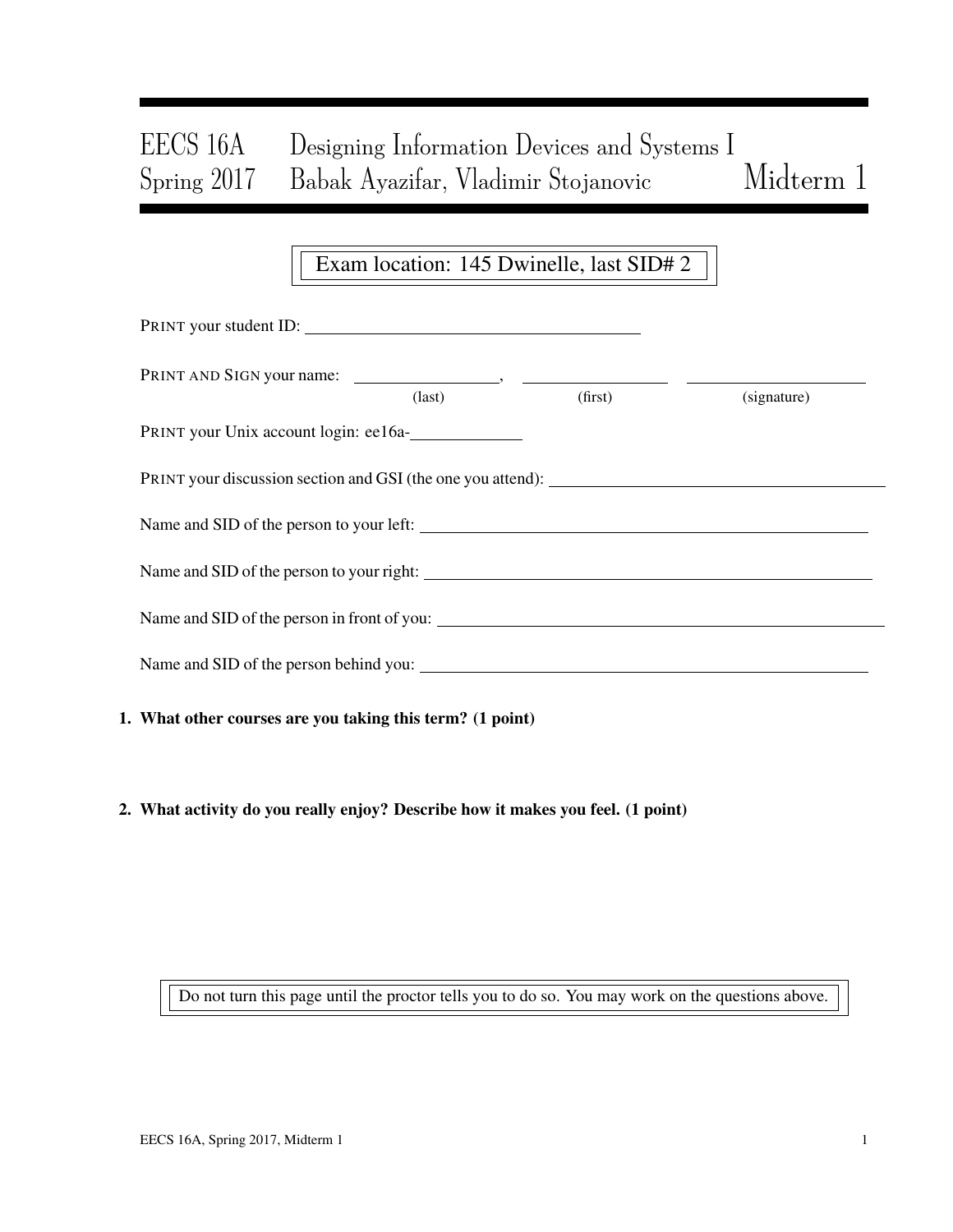#### 3. Mechanical Basis (8 points)

(a) (3 points) Let vectors  $\vec{v}_1$ ,  $\vec{v}_2$ ,  $\vec{v}_3 \in \mathbb{R}^4$ :

$$
\vec{\nu}_1 = \begin{bmatrix} 1 \\ 2 \\ 3 \\ 0 \end{bmatrix}, \vec{\nu}_2 = \begin{bmatrix} 1 \\ 0 \\ 0 \\ 1 \end{bmatrix}, \vec{\nu}_3 = \begin{bmatrix} 2 \\ 0 \\ 3 \\ 0 \end{bmatrix}
$$

Can the set of vectors  $\{\vec{v}_1, \vec{v}_2, \vec{v}_3\}$  form a basis for the vector space  $\mathbb{R}^4$ ? Justify your answer. Solutions:

No, there are only 3 vectors, but in order to span  $\mathbb{R}^4$ , you need at least 4 vectors so that every vector in the set can be formed by a linear combination of the basis vectors.

(b) (5 points) Let 
$$
\vec{x} = \begin{bmatrix} 3 \\ 5 \\ 4 \end{bmatrix}
$$
. Given a new set of vectors in  $\mathbb{R}^3$ :  

$$
\vec{v}_1 = \begin{bmatrix} 1 \\ 3 \\ 0 \end{bmatrix}, \vec{v}_2 = \begin{bmatrix} 0 \\ 1 \\ 1 \end{bmatrix}, \vec{v}_3 = \begin{bmatrix} 2 \\ 7 \\ 1 \end{bmatrix}, \vec{v}_4 = \begin{bmatrix} 2 \\ 0 \\ 2 \end{bmatrix}, \vec{v}_5 = \begin{bmatrix} 1 \\ 6 \\ 3 \end{bmatrix}
$$

Can the set of vectors  $\{\vec{v}_1, \vec{v}_2, \vec{v}_3, \vec{v}_4, \vec{v}_5\}$  be a basis for  $\mathbb{R}^3$ ? If so, express  $\vec{x}$  as a linear combination of the basis vectors. Otherwise, choose a new basis using  $\vec{v}_1$ ,  $\vec{v}_2$  and any number of additional vectors in the set, then express  $\vec{x}$  as a linear combination of the newly constructed basis vectors.

#### Solutions:

No, not a basis since there are 5 vectors for a 3 dimensional space, and a basis is defined as having the minimum number of vectors to span the vector space. Since we are told to use  $\vec{v}_1$  and  $\vec{v}_2$  in the basis, we only need to choose the appropriate 3rd vector: a vector that is linearly independent with  $\vec{v}_1$  and  $\vec{v}_2$ . By inspection, or using any other methods, we see that

$$
\vec{v}_3 = 2\vec{v}_1 + \vec{v}_2
$$
  

$$
\vec{v}_5 = \vec{v}_1 + 3\vec{v}_2
$$

Therefore,  $\vec{v}_4$  is the only vector that is linearly independent with  $\vec{v}_1$  and  $\vec{v}_2$ . So  $\{\vec{v}_1, \vec{v}_2, \vec{v}_4\}$  form the basis.

We can use Gaussian elimination to determine the coefficients:

|                                       | $\boldsymbol{0}$ |                                        |                         |  |
|---------------------------------------|------------------|----------------------------------------|-------------------------|--|
| $\begin{array}{c} 3 \\ 0 \end{array}$ | $\mathbf{1}$     | $\begin{bmatrix} 2 \\ 0 \end{bmatrix}$ | $\frac{5}{5}$           |  |
|                                       | $\mathbf{1}$     | $\overline{2}$                         |                         |  |
|                                       |                  | $\bf{0}$                               | 2                       |  |
|                                       | $\mathbf{0}$     |                                        | $-6$                    |  |
|                                       | $\overline{0}$   |                                        | $\overline{\mathbf{2}}$ |  |
|                                       |                  | $\overline{0}$                         | 2                       |  |
|                                       | $\pmb{0}$        |                                        |                         |  |
|                                       |                  | 0                                      |                         |  |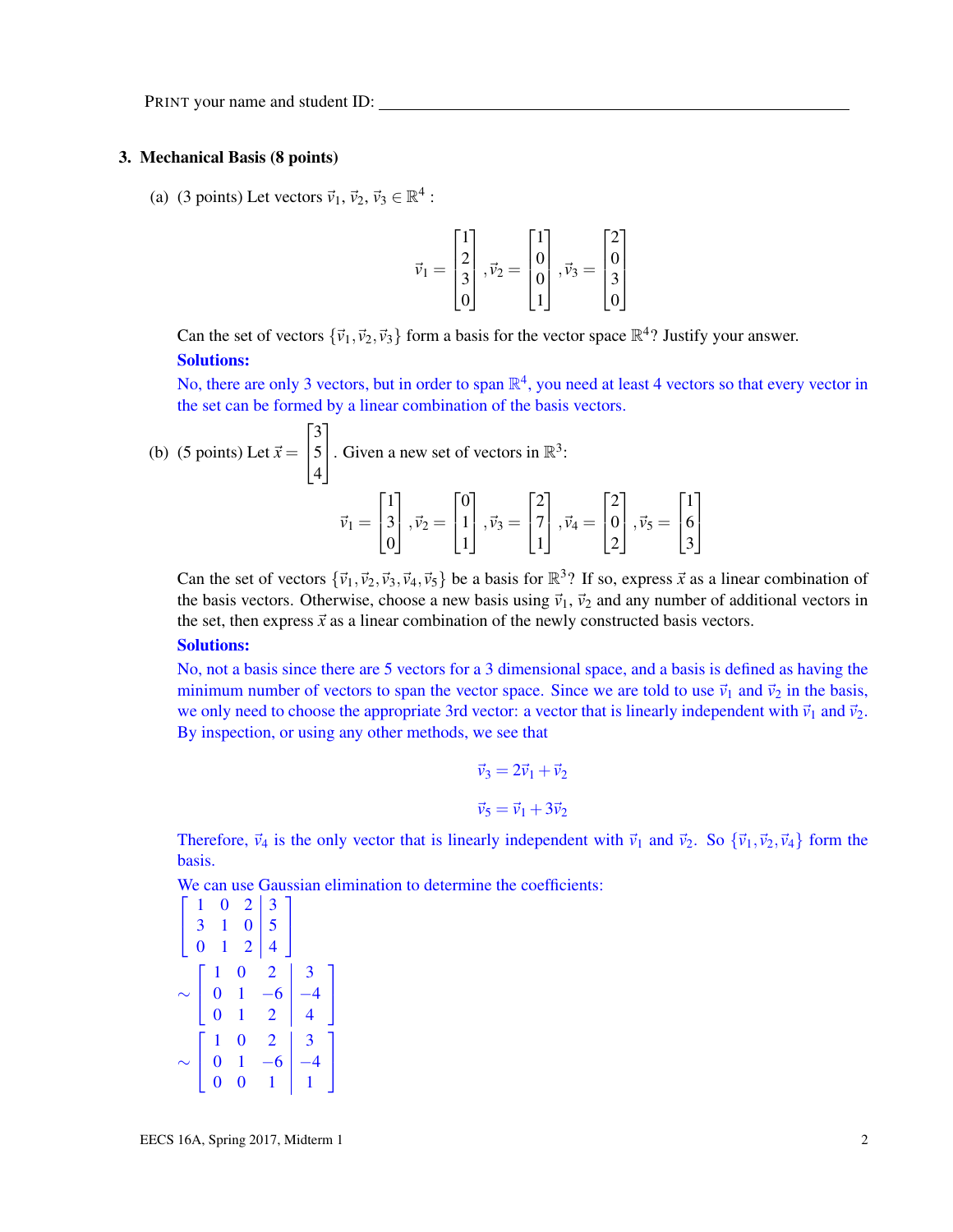$$
\sim \begin{bmatrix} 1 & 0 & 2 & 3 \\ 0 & 1 & 0 & 2 \\ 0 & 0 & 1 & 1 \end{bmatrix}
$$

$$
\sim \begin{bmatrix} 1 & 0 & 0 & 1 \\ 0 & 1 & 0 & 2 \\ 0 & 0 & 1 & 1 \end{bmatrix}
$$

Therefore, we get the linear combination

 $\vec{x} = 1\vec{v}_1 + 2\vec{v}_2 + 1\vec{v}_4$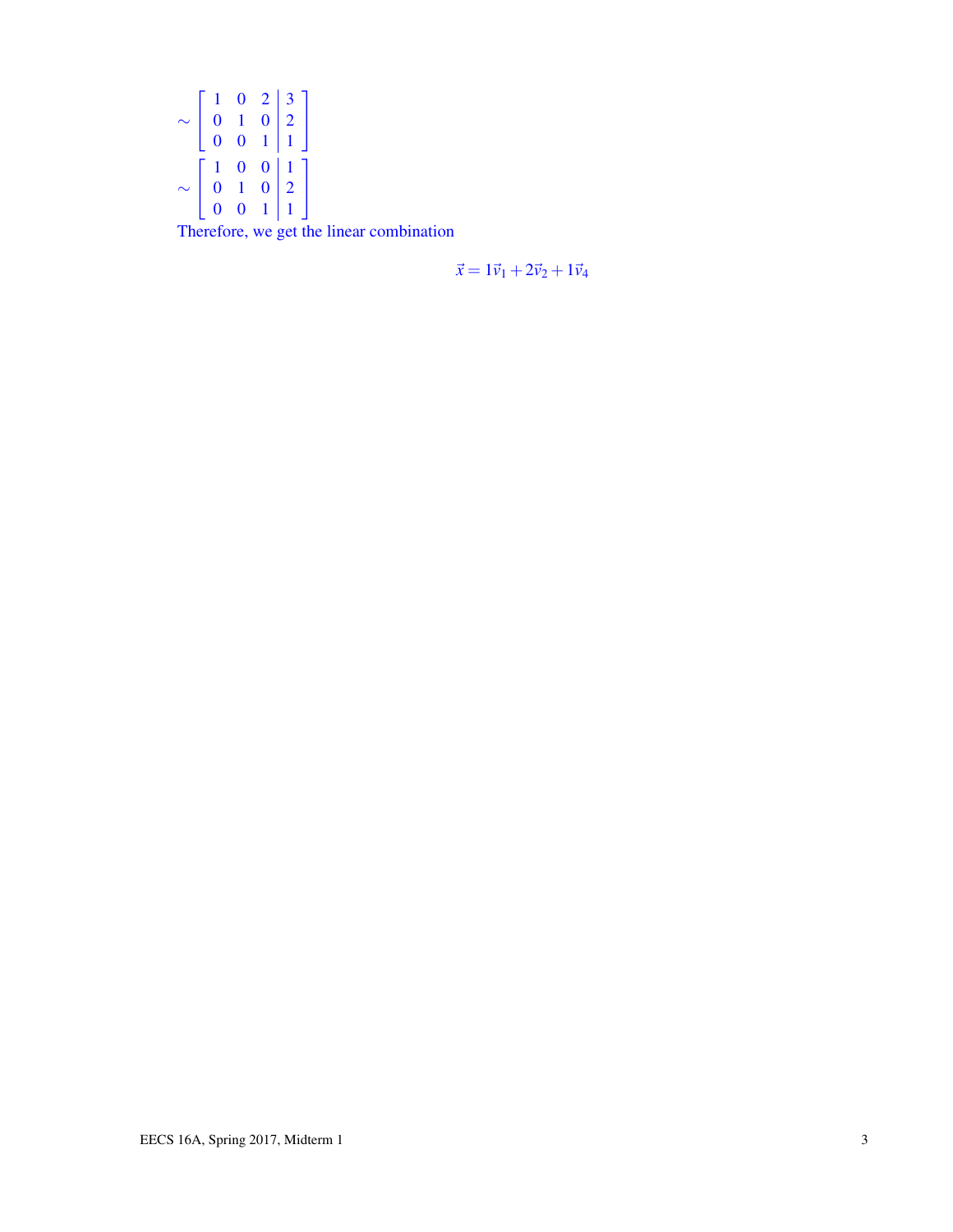#### 4. Eigenvectors (10 points)

(a) (5 points) Find the eigenvectors and associated eigenvalues of M in terms of *a* and *b*.

$$
\mathbf{M} = \begin{bmatrix} 1 & a \\ 0 & b \end{bmatrix}
$$

**Solutions:** The characteristic polynomial of **M** is  $(\lambda - 1)(\lambda - b) = 0$ , so we have  $\lambda = 1$ , *b*. Then we solve for eigenvectors by finding the null space of  $M - \lambda I$  for each  $\lambda$ .

$$
\mathbf{M}\vec{x} = \lambda \vec{x}
$$

$$
\mathbf{M}\vec{x} - \lambda \mathbf{I}\vec{x} = \vec{0}
$$

For  $\lambda = 1$ :

$$
\begin{bmatrix} 0 & a \\ 0 & b-1 \end{bmatrix} \begin{bmatrix} x_1 \\ x_2 \end{bmatrix} = \vec{0}
$$

$$
\vec{v} = \begin{bmatrix} 1 \\ 0 \end{bmatrix}
$$

Where we see the eigenvector by inspection because the first column is zero.

For  $\lambda = b$ :

$$
\begin{bmatrix} 1-b & a \\ 0 & 0 \end{bmatrix} \begin{bmatrix} x_1 \\ x_2 \end{bmatrix} = \vec{0}
$$

$$
(1-b)x_1 + ax_2 = 0
$$

$$
(b-1)x_1 = ax_2
$$

$$
\vec{v} = \begin{bmatrix} a \\ b-1 \end{bmatrix}
$$

1

(b) (5 points) Let  $A = \begin{bmatrix} 1 & 4 \\ 0 & 2 \end{bmatrix}$ ,  $B = \begin{bmatrix} 1 & -2 \\ 0 & 0.5 \end{bmatrix}$ 0 0.5  $\left.\begin{matrix} \frac{1}{v} & \frac{1}{v} \\ \frac{1}{v} & \frac{1}{v} \end{matrix}\right|$ 1  $\Big]$ . Evaluate  $\mathbf{A}^{203} \mathbf{B}^{199} \vec{v}$ . **Solutions:** Observe that  $\vec{v} = \begin{bmatrix} 4 \\ 1 \end{bmatrix}$ 1 is an eigenvector of **A** with  $\lambda = 2$  and also an eigenvector of **B** with  $\lambda = 0.5$ . Viewing the desired product as a sequence of multiplications:

$$
A(A(\ldots A(B(B(\ldots B(B\vec{v}))\ldots)))
$$

Every multiplication with B will scale the result by 0.5 and then every multiplication with A will scale the result by 2. Therefore, we can simply write

$$
\mathbf{A}^{203} \mathbf{B}^{199} \vec{v} = 2^{203} 0.5^{199} \begin{bmatrix} 4 \\ 1 \end{bmatrix}
$$

$$
= 2^4 \begin{bmatrix} 4 \\ 1 \end{bmatrix}
$$

$$
= \begin{bmatrix} 64 \\ 16 \end{bmatrix}
$$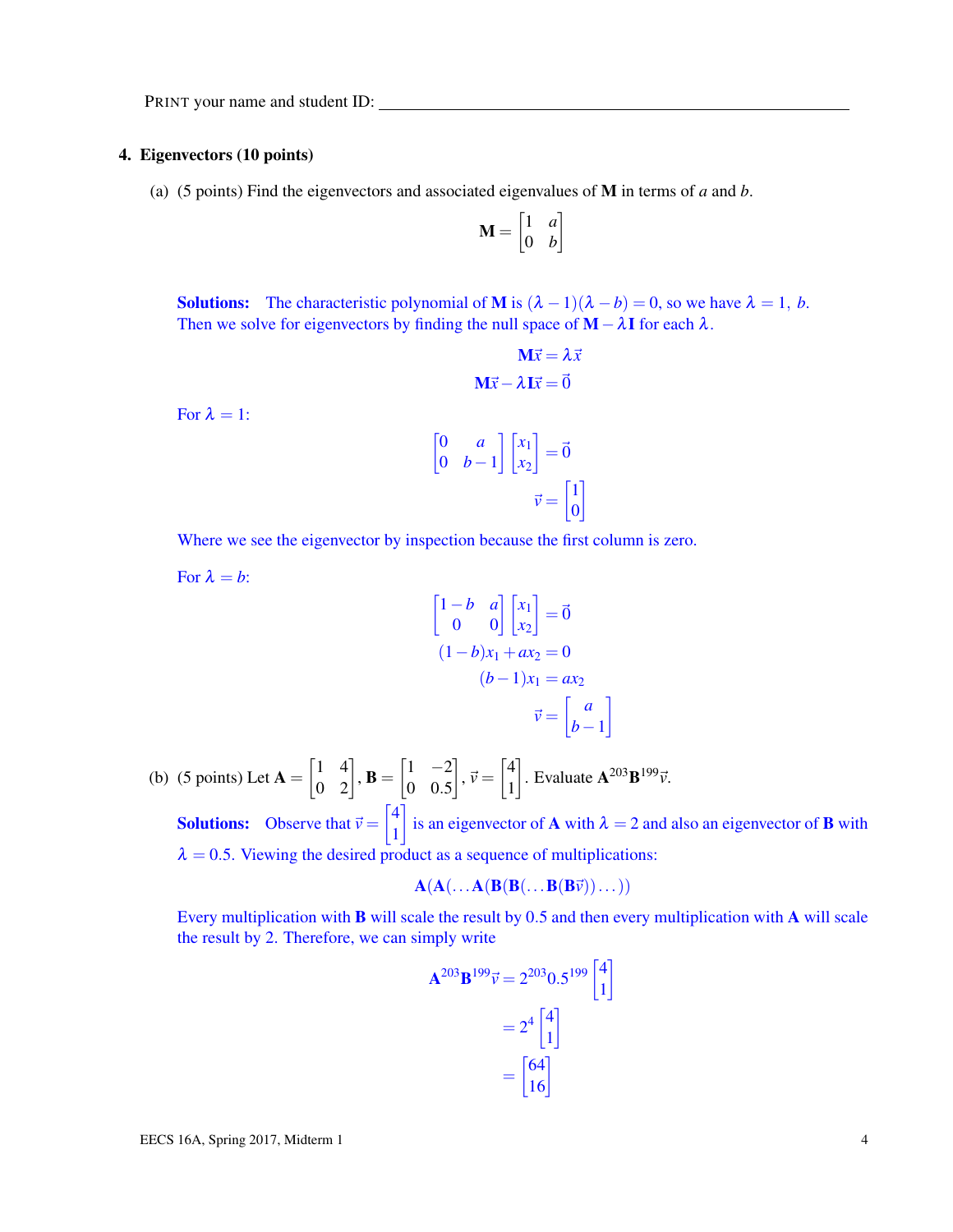Common mistakes:

- Arithmetic mistakes
- Not using the eigenvalue/eigenvector definition
- Trying to discover a relationship for high powers of the matrices A or B.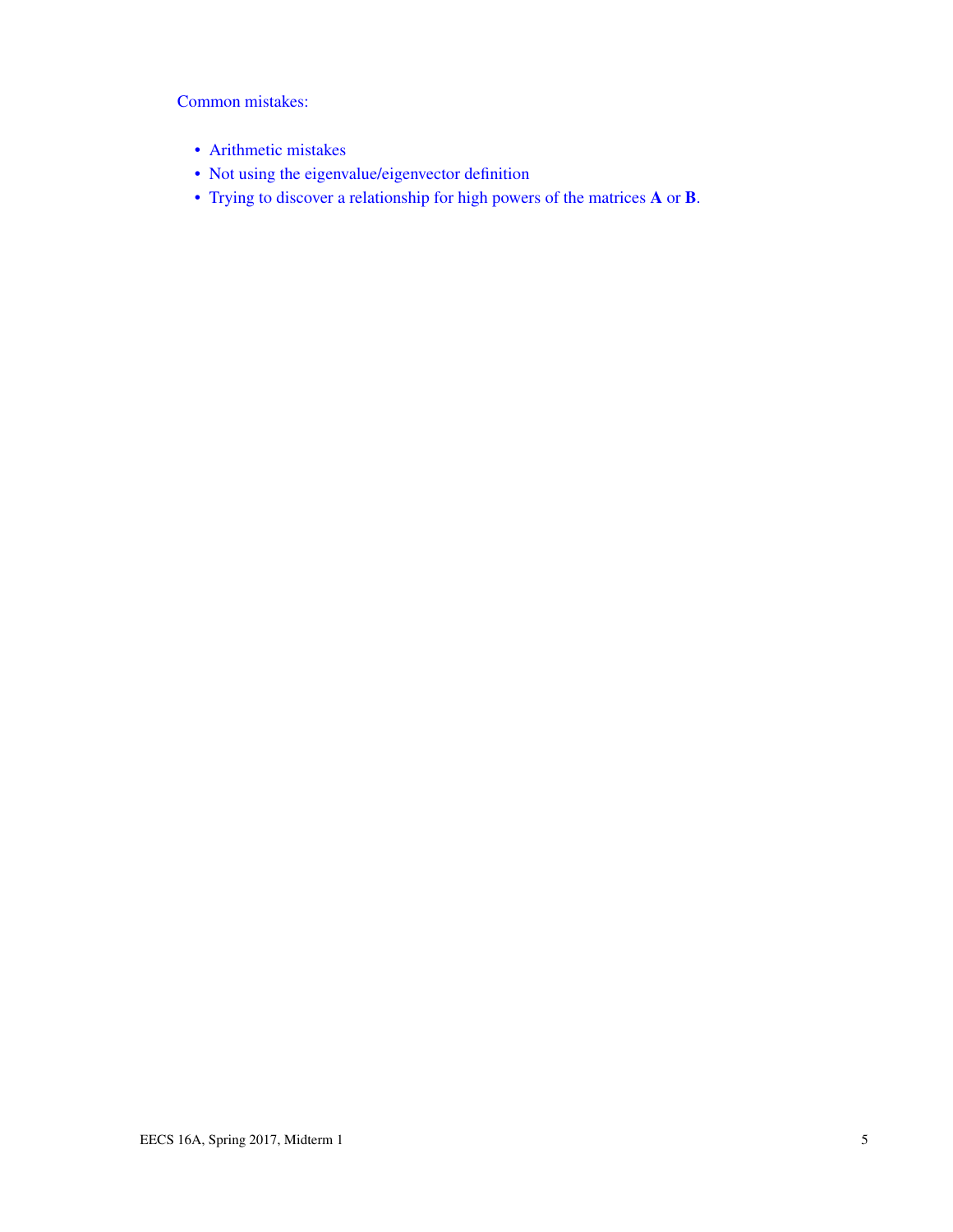### 5. Eigenvalue Proof (10 points)

For two square matrices A and B, show that AB has the same eigenvalues as BA.

*Hint: Show that if AB or BA has an eigenvalue* λ*, then the other one has the same eigenvalue.* Solutions:

> $AB\vec{x} = \lambda \vec{x}$  $\mathbf{BAB}\vec{x} = \mathbf{B}\lambda \vec{x}$  $\mathbf{BA}(\mathbf{B}\vec{x}) = \lambda(\mathbf{B}\vec{x})$

Let  $\vec{y} = B\vec{x}$ . Then  $BA\vec{y} = \lambda \vec{y}$ , so BA has the same eigenvalues  $\lambda$  as AB with the corresponding eigenvector(s) ~*y*.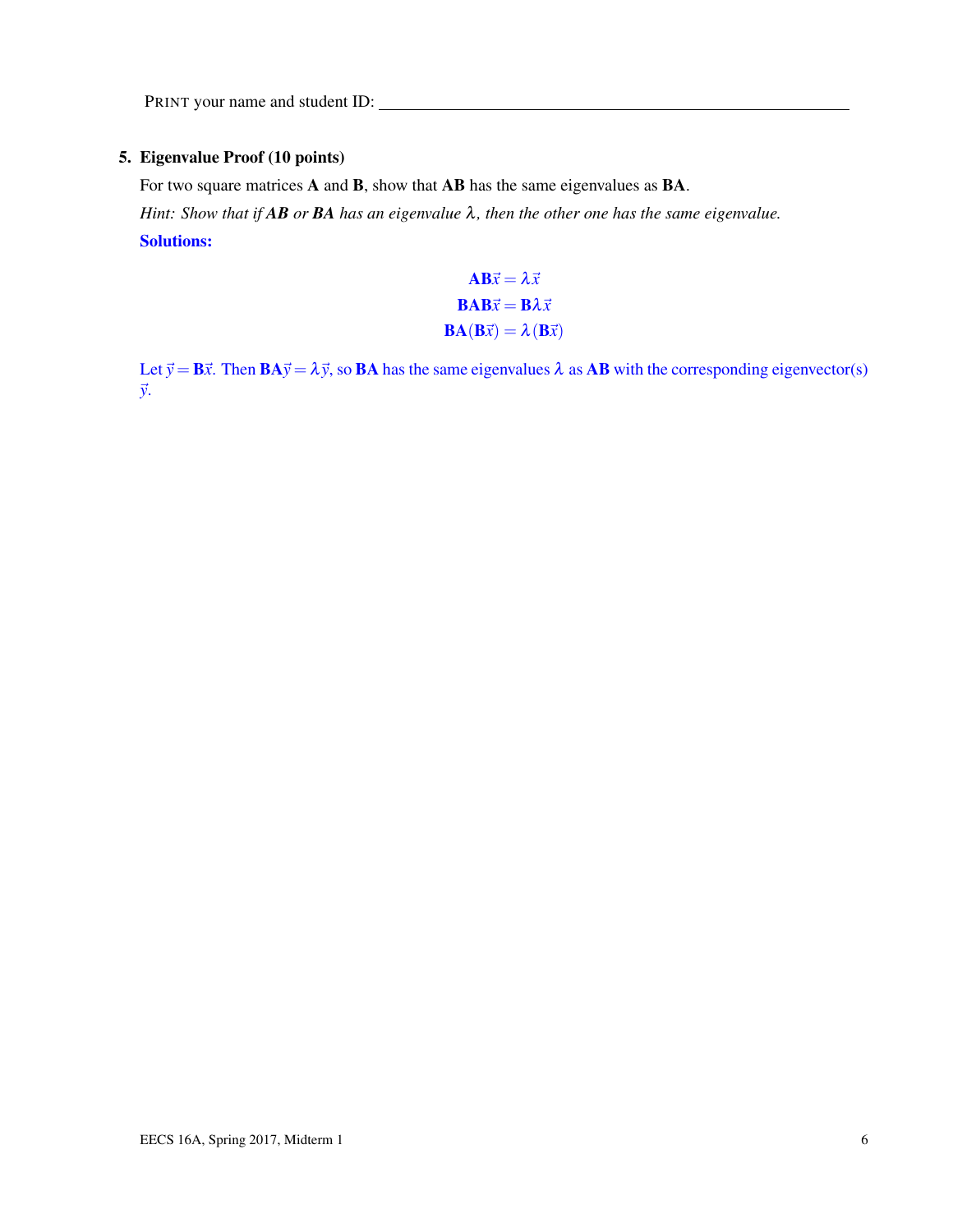#### 6. Wall Shadows (15 points)

Oh no, someone decided to build a wall between you and your favorite neighbor! They built a huge complicated 3D structure that you cannot fully see. However, you can observe the shadow cast by this structure.

(a) (5 points) Let's first try to model what the shadow of a 3D object might be. Create a transformation that flattens all components of a vector (vectors in 3D space) onto the *xy*-plane. That is, find a matrix A such that :

| a | a |  |
|---|---|--|
| h | b |  |
|   |   |  |

#### Solutions:

Dimension matching says **A** must be a  $3 \times 3$  matrix. Its values can be found via brute force matrix multiplication or by modifying the identity matrix.

|       |                | $\mathbf{0}$   |                                             |
|-------|----------------|----------------|---------------------------------------------|
| $A =$ | $\overline{0}$ |                | $\begin{bmatrix} 0 \\ 0 \\ 0 \end{bmatrix}$ |
|       | $\overline{0}$ | $\overline{0}$ |                                             |

(b) (5 points) Suppose you wanted to observe the height of the wall. Could you observe it just by seeing the shadow, assuming the shadow is created by the transformation from the matrix above?

Solutions: Any argument based on linear dependence and the lack of the existence of an inverse is acceptable.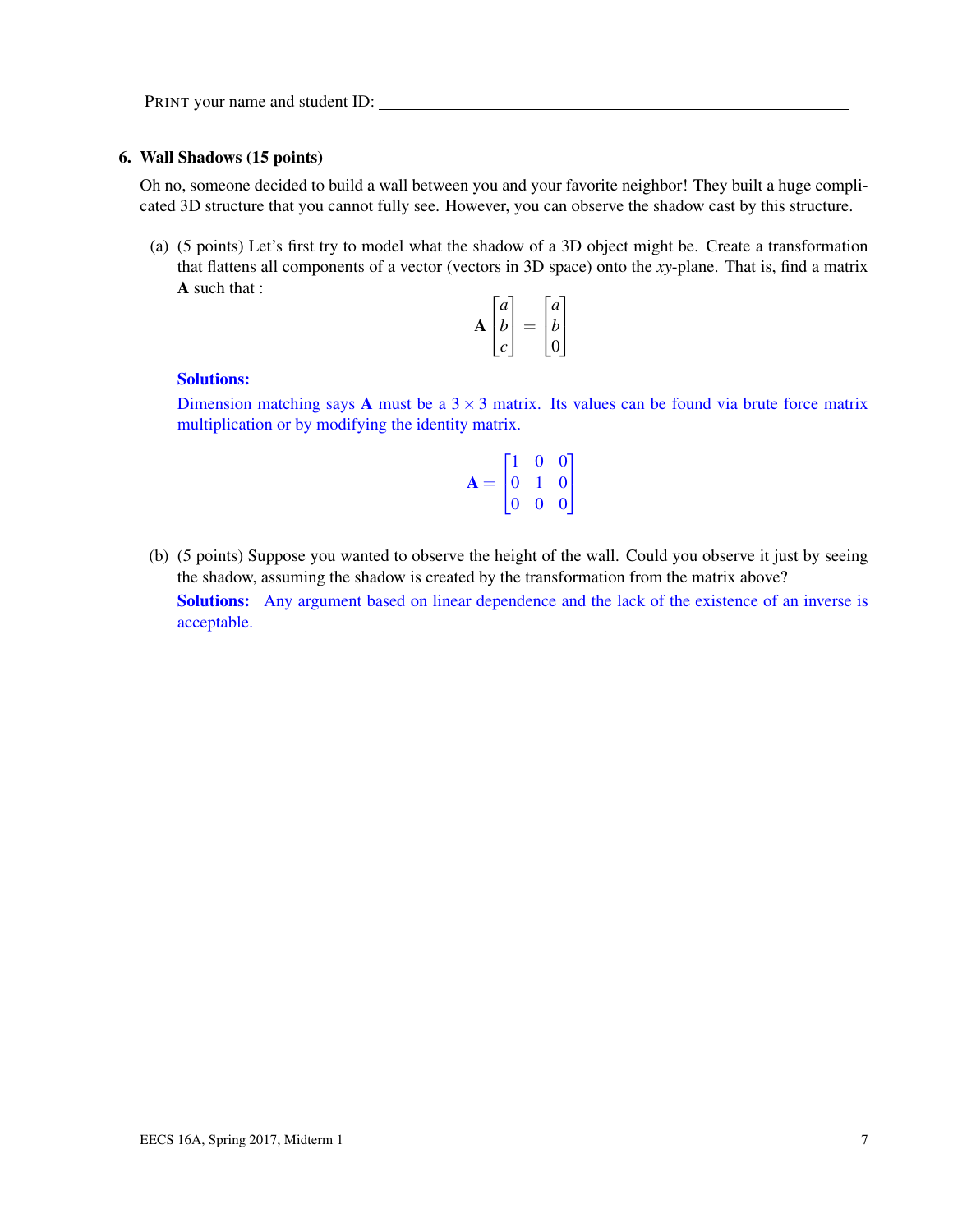(c) (5 points) One of your friends comes along and wonders, if you apply the matrix again, whether you will get any new information. Realizing your matrix is really just a projection, you argue that projecting twice will give you no new information. We will show this generally for any two vectors. To prove this to your friend, show the following:

For any vectors  $\vec{u}$  and  $\vec{v}$ , if  $\vec{x} = proj_{\vec{u}}\vec{v}$  and  $\vec{y} = proj_{\vec{u}}\vec{x}$ , then  $\vec{x} = \vec{y}$ . Recall that the projection of a vector  $\vec{v}$  onto  $\vec{u}$ ,  $proj_{\vec{u}}\vec{v} = \frac{\langle \vec{v}, \vec{u} \rangle}{\|\vec{u}\|^2}$  $\frac{\langle V, \mathcal{U} \rangle}{\|\vec{\mathcal{U}}\|^2} \vec{\mathcal{U}}.$ 

#### Solutions:

The geometric intuition here is that if you apply a projection once, the output will be in the subspace you are projecting on. If you apply the same projection to the resulting vector, it is already in the subspace, so the vector will not change.

Algebraically, we use the inner product definition of projection:

$$
\vec{x} = \overrightarrow{proj}_{\vec{u}} \vec{v} = \frac{\langle \vec{v}, \vec{u} \rangle}{\|\vec{u}\|^2} \vec{u}
$$
\n
$$
\vec{y} = \overrightarrow{proj}_{\vec{u}} \vec{x} = \frac{\langle \vec{x}, \vec{u} \rangle}{\|\vec{u}\|^2} \vec{u}
$$
\n
$$
= \frac{\langle \frac{\langle \vec{v}, \vec{u} \rangle}{\|\vec{u}\|^2} \vec{u}, \vec{u} \rangle}{\|\vec{u}\|^2} \vec{u}
$$
\n
$$
= \frac{\langle \vec{v}, \vec{u} \rangle}{\|\vec{u}\|^2} \langle \vec{u}, \vec{u} \rangle}{\|\vec{u}\|^2} \vec{u}
$$
\n
$$
= \frac{\langle \vec{v}, \vec{u} \rangle}{\|\vec{u}\|^2} \vec{u}
$$
\n
$$
= \vec{x}
$$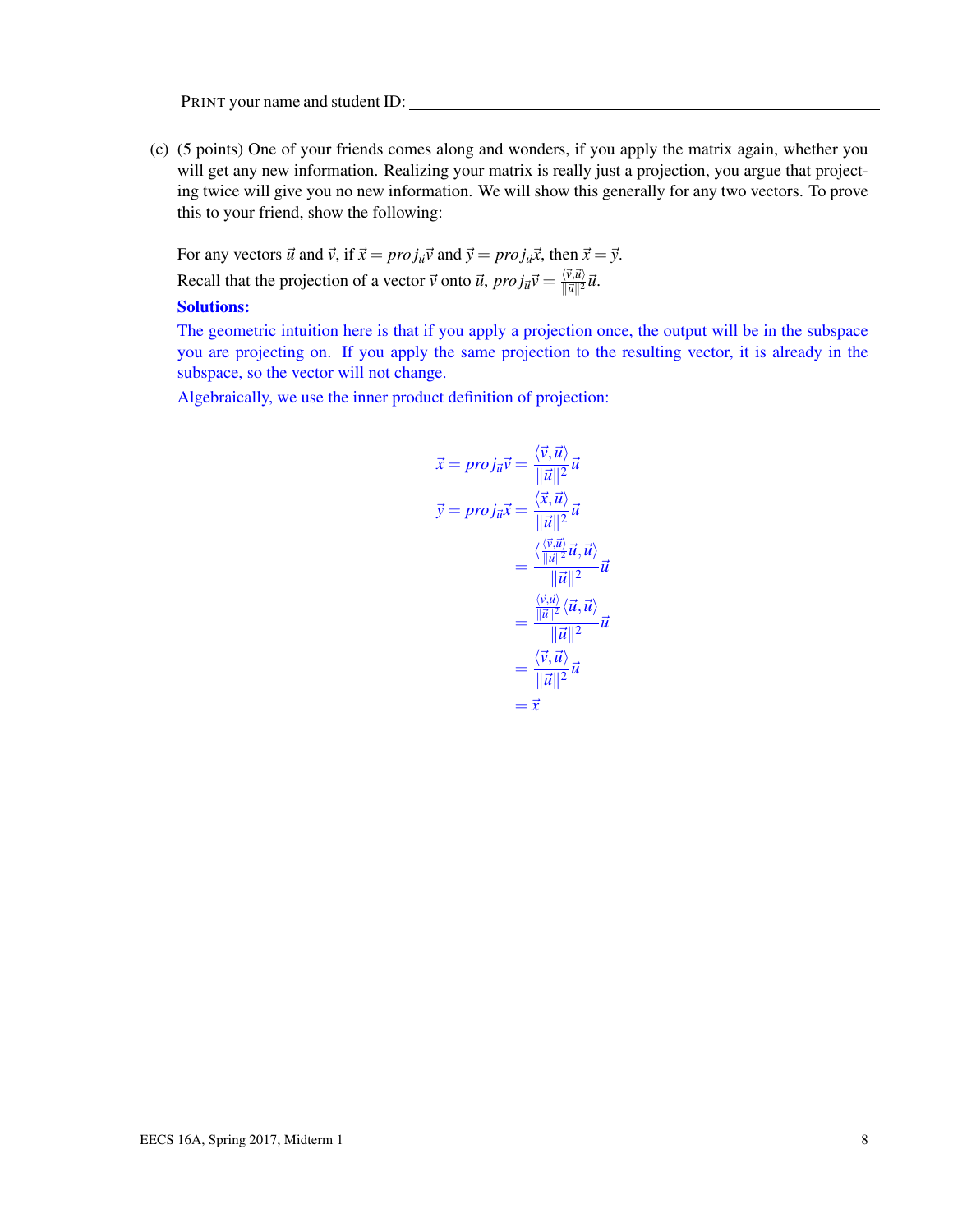#### 7. Structured Illumination (20 points)

In the lab, you acquired images using a single pixel imager and a projector. You did this by successively creating different illumination patterns (masks) and recording the total intensity at the single pixel detector. In this problem, consider a  $3\times3$  illumination grid, where we will use structured light patterns (not just single-pixel masks) to acquire image information.

The 9 pixels, represented by  $x_i$ , have values that are either 0 (no light reflected by the object at that pixel location) or 1 (light is completely reflected by object at that pixel location). For example, if you use your sensor to look at the Campanile, pixels  $x_2$ ,  $x_5$ , and  $x_8$  would reflect light from an illumination source, or for Cory Hall, the bottom two rows would reflect light, as shown in Fig. [1](#page-8-0)



<span id="page-8-0"></span>Figure 1: Campus objects represented with 9 pixels

For this problem, we will try to use just two mask patterns to recognize various objects around campus using our sensor.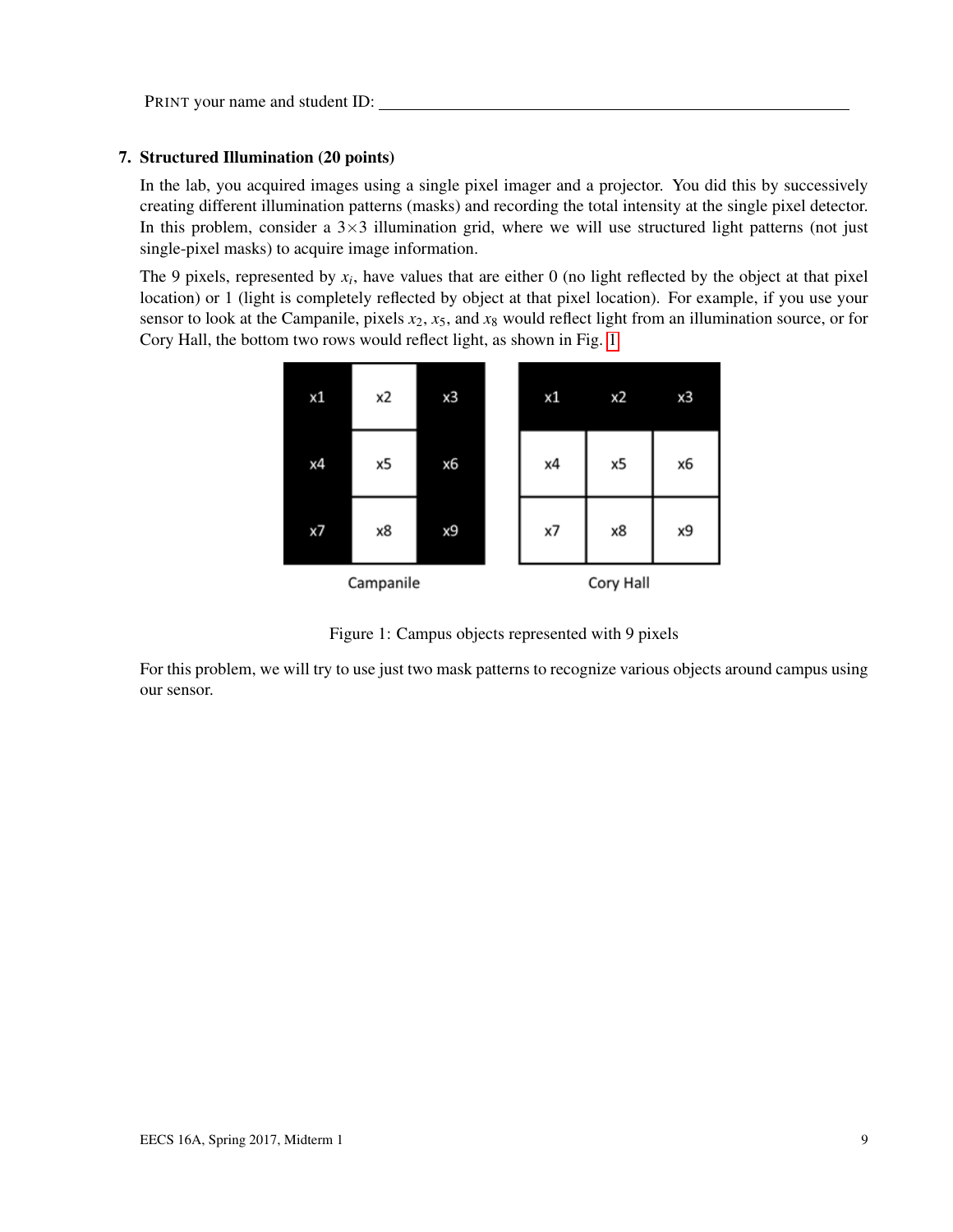

(a) (2 points) For this part, consider the mask patterns shown in Fig. [2.](#page-9-0)

<span id="page-9-0"></span>

The value detected at our light sensor for a particular mask pattern is the dot-product of the mask pattern with the 9-pixel representation of the object. Using the two mask patterns in Fig. [2,](#page-9-0) write down a matrix **K** to transform some image represented by a 9-element vector,  $\vec{x}$ , into a 2-element vector,  $\vec{y}$  $(K\vec{x} = \vec{y}).$ 

**Solutions:** The first row of  $\bf{K}$  will correspond to the first mask, and the second row of  $\bf{K}$  will correspond to the second mask, so

 $\mathbf{K} = \begin{bmatrix} 0 & 1 & 0 & 0 & 1 & 0 & 0 & 1 & 0 \\ 0 & 0 & 0 & 1 & 1 & 1 & 1 & 1 & 1 \end{bmatrix}$ 

(b) (2 points) The objects we will image first are 9-pixel representations of the Campanile and Cory Hall, shown in Fig. [1.](#page-8-0) Write down two vectors,  $\vec{x}_{campanile}$  and  $\vec{x}_{cory}$  that represent the image data shown in Fig. [1,](#page-8-0) using 0 for dark pixels and 1 for light pixels.

Solutions: These can be read directly from the images as labeled and follow the same conventions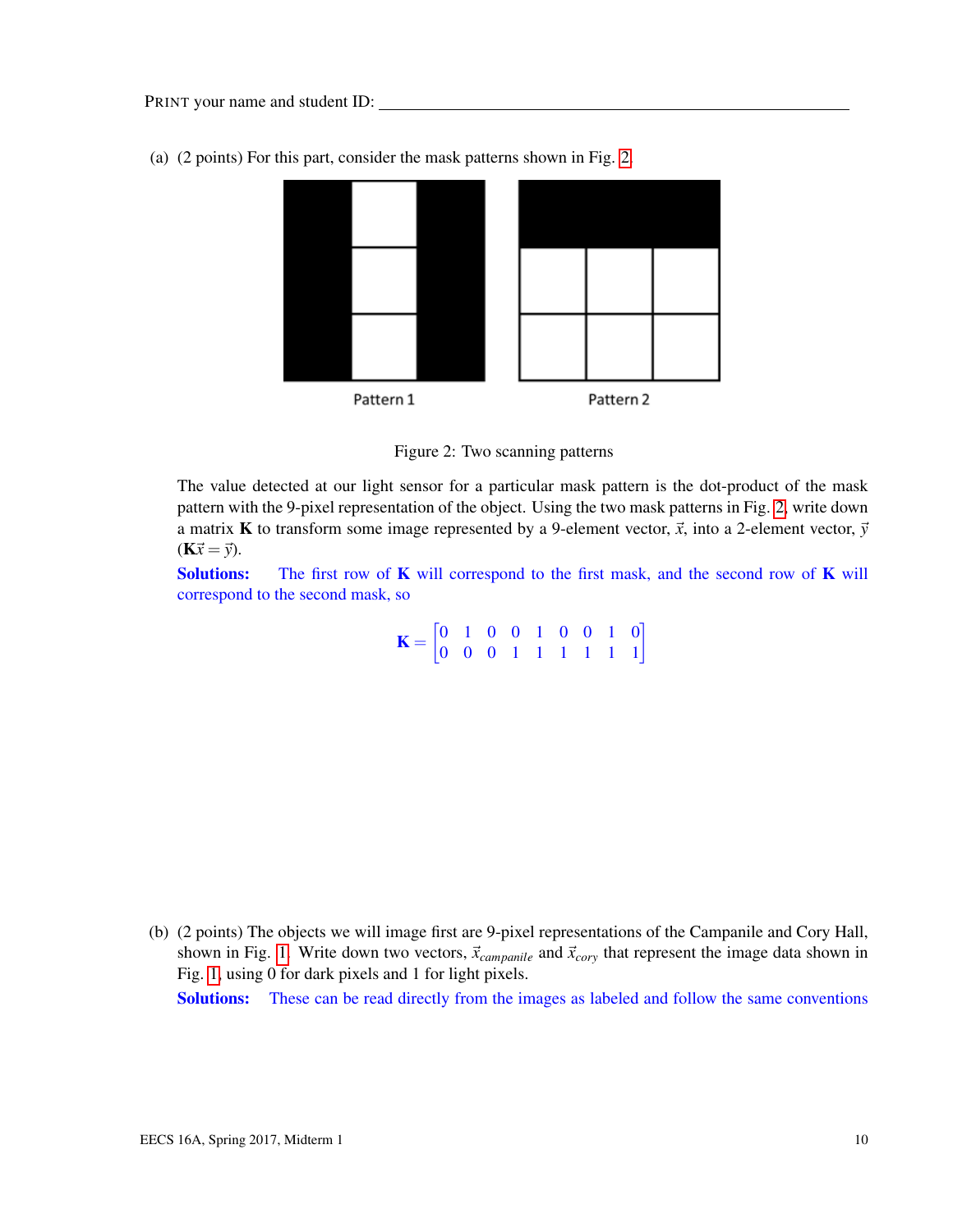as in the lab: 
$$
\vec{x}_{campanile} = \begin{bmatrix} 0 \\ 1 \\ 0 \\ 0 \\ 1 \\ 0 \\ 0 \\ 1 \\ 0 \end{bmatrix}
$$
;  $\vec{x}_{cory} = \begin{bmatrix} 0 \\ 0 \\ 1 \\ 1 \\ 1 \\ 1 \\ 1 \\ 1 \\ 1 \\ 1 \end{bmatrix}$ 

(c) (2 points) Use the **K** matrix from part a) to transform  $\vec{x}_{campanile}$  and  $\vec{x}_{cory}$  into 2-element vectors,  $\vec{y}_{\text{campanip}}$  and  $\vec{y}_{\text{cory}}$ . (That is, compute  $K\vec{x}_{\text{campanip}} = \vec{y}_{\text{campanip}}$  and  $K\vec{x}_{\text{cory}} = \vec{y}_{\text{cory}}$ .) Solutions: These can easily be computed by inspection:

$$
\vec{y}_{campanile} = \mathbf{K} \vec{x}_{campanile} = \begin{bmatrix} 0 & 1 & 0 & 0 & 1 & 0 & 0 & 1 & 0 \ 0 & 0 & 0 & 1 & 1 & 1 & 1 & 1 & 1 \ 0 & 0 & 0 & 0 & 1 & 0 & 0 \ 0 & 0 & 0 & 0 & 1 & 0 & 0 & 0 \ 0 & 0 & 0 & 0 & 1 & 1 & 1 & 1 & 1 \ \end{bmatrix} \begin{bmatrix} 0 \\ 0 \\ 1 \\ 0 \\ 0 \\ 1 \\ 1 \\ 1 \\ 1 \\ 1 \\ 1 \\ 1 \\ 1 \\ 1 \\ 1
$$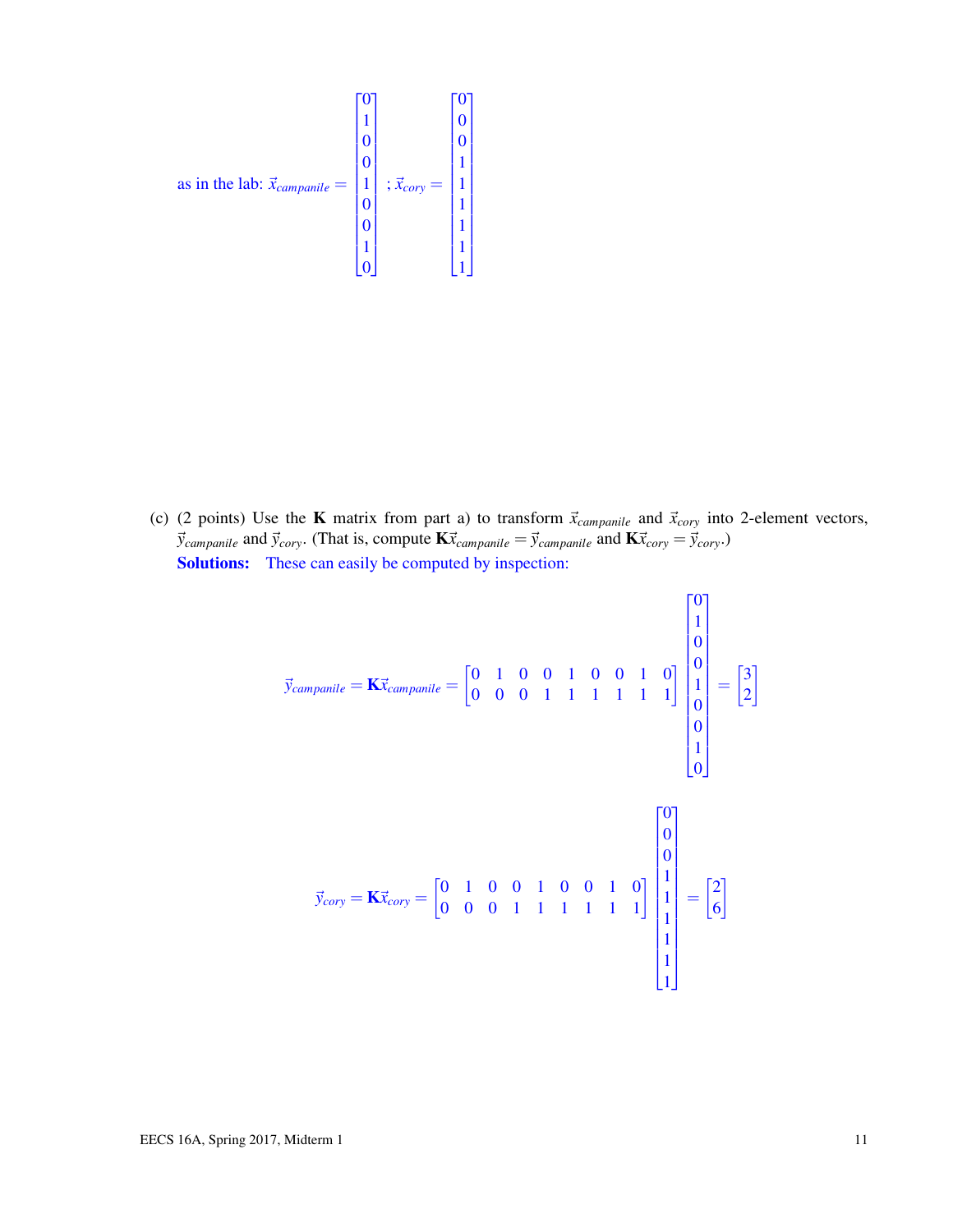(d) (4 points) Based on your results in part c), how would you use the elements of your output vector  $\vec{y}$  to distinguish between the Campanile and Cory Hall? Solutions: Answers may vary, but one could use the relative size of the elements in the vector: if  $y_1 > y_2$ ,  $\vec{x}$  is the Campanile, otherwise  $\vec{x}$  is Cory Hall. Answers that explain correct differences between the Campanile and Cory output vectors are valid.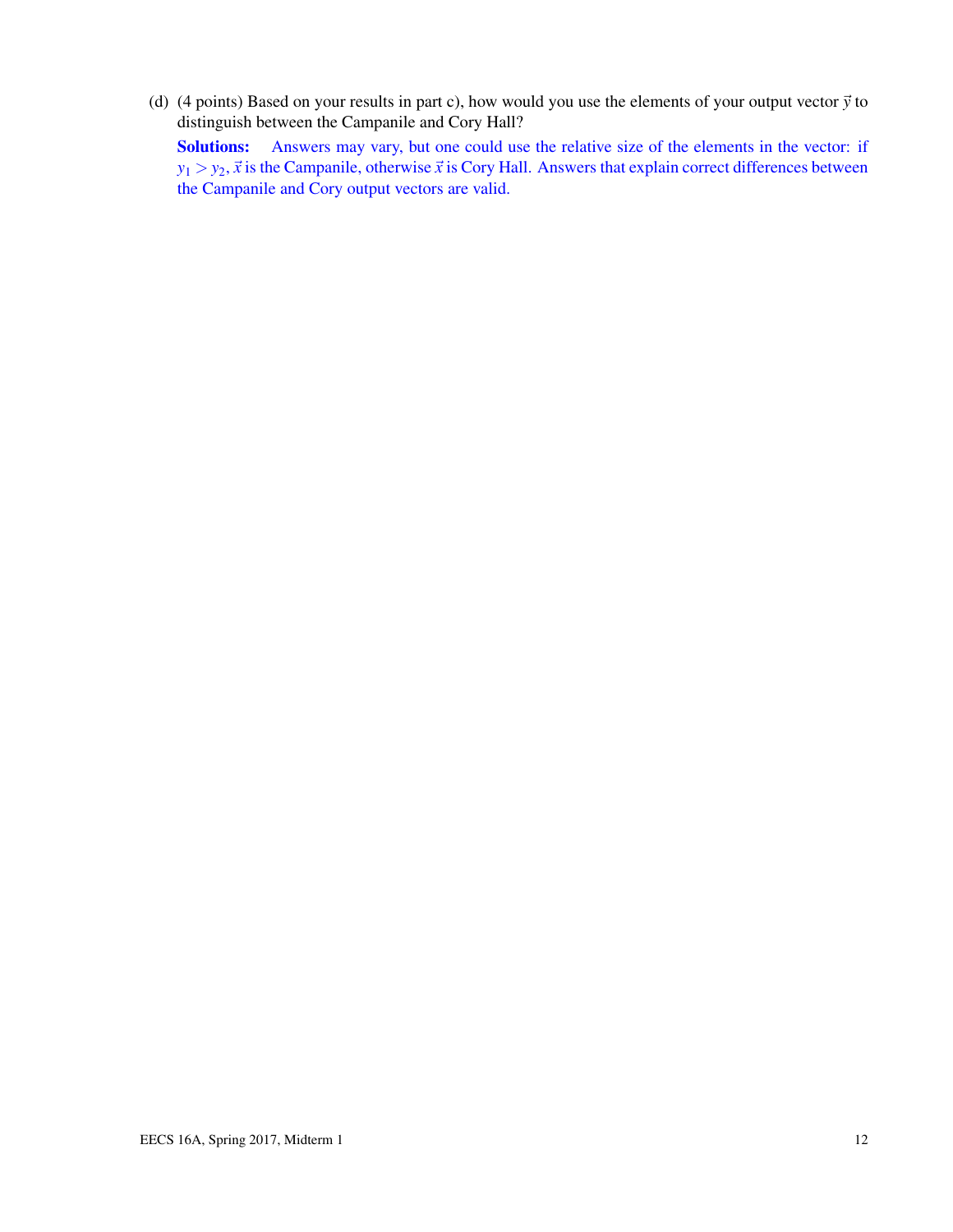(e) (2 points) Now, let's consider using this method to look at other objects, like Sather Gate (arch-shaped) and the Greek Theater (bowl-shaped), which are represented in Fig. [3.](#page-12-0)



<span id="page-12-0"></span>Figure 3: Sather Gate and the Greek Theater represented by 9 pixels

Write down  $\vec{x}$  vectors representing these two objects,  $\vec{x}_{sather}$  and  $\vec{x}_{greek}$ , and compute the output vectors  $\vec{y}_{\text{sather}}$  and  $\vec{y}_{\text{greek}}$  using the same mask patterns from Fig. [2.](#page-9-0)



$$
\vec{y}_{greek} = \mathbf{K} \vec{x}_{greek} = \begin{bmatrix} 1 \\ 5 \end{bmatrix}
$$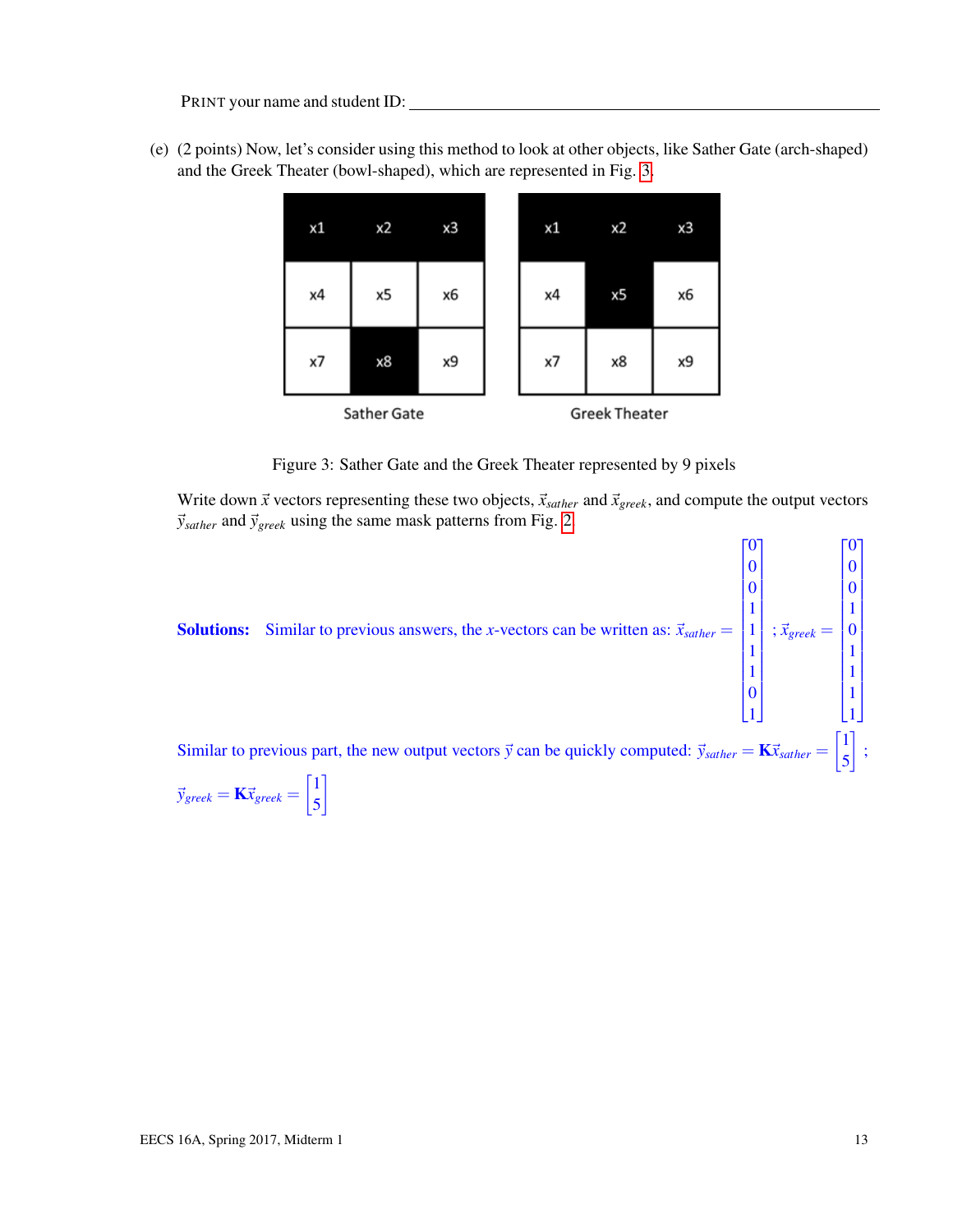(f) (4 points) Can you use the outputs you computed in the previous part,  $\vec{y}_{\text{sather}}$  and  $\vec{y}_{\text{greek}}$ , to distinguish between Sather Gate and the Greek Theater? Why or why not? **Solutions:** No, because the  $\vec{y}$  vectors are the same. The  $\vec{x}$  vectors for Sather Gate and the Greek Theater are different by two elements, which selects two linearly dependent columns of the K matrix.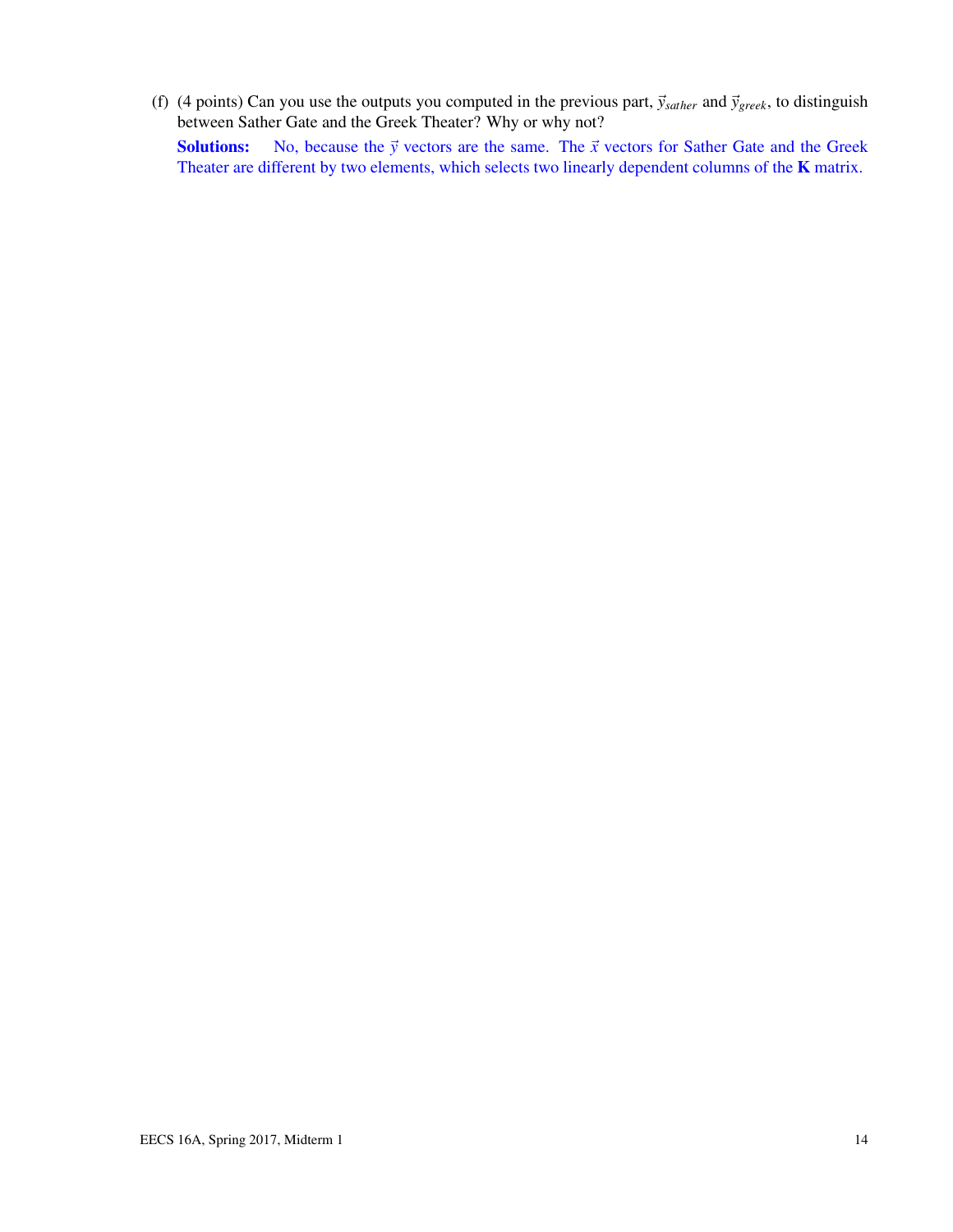(g) (2 points) The difference between the Sather and Greek objects are the pixels  $x_5$  and  $x_8$ . When we generate the vector,  $\vec{y}$ , the 5th and 8th elements of  $\vec{x}$  select the 5th or 8th column of **K**. In terms of linear independence, what is the relationship between the 5th and 8th column of K? Solutions: They are the same vector, which means they are not linearly independent. (Or, they are linearly dependent on each other.)

(h) (2 points) You want to be able to distinguish all four objects with just two mask patterns, so you try one more thing: turning your illumination source 90° clockwise. This makes the new mask patterns shown in Fig. [4.](#page-14-0)





Pattern 2, 90°-clockwise Pattern 1, 90°-clockwise

<span id="page-14-0"></span>



Write down the new matrix,  $\mathbf{K}_{90}$ , representing the new mask patterns. In terms of linear independence, what is the relationship between the 5th and 8th column of  $K_{90}$ ? Use this knowledge to say whether or not you'll be able to distinguish between Sather Gate and the Greek Theater.

**Solutions:**  $K_{90}$  can be written by inspecting the new source patterns.

 $\mathbf{K}_{90} = \begin{bmatrix} 0 & 0 & 0 & 1 & 1 & 1 & 0 & 0 & 0 \\ 1 & 1 & 0 & 1 & 1 & 0 & 1 & 1 & 0 \end{bmatrix}$ 

The 5th and 8th columns of  $\mathbf{K}_{90}$  are linearly independent, so the output vectors will be distinct. Therefore, we can use these two mask patterns to distinguish Sather Gate and the Greek Theater.

As written, this new  $K$  matrix should be able to distinguish between the Campanile and Cory as well (all four outputs will be distinct).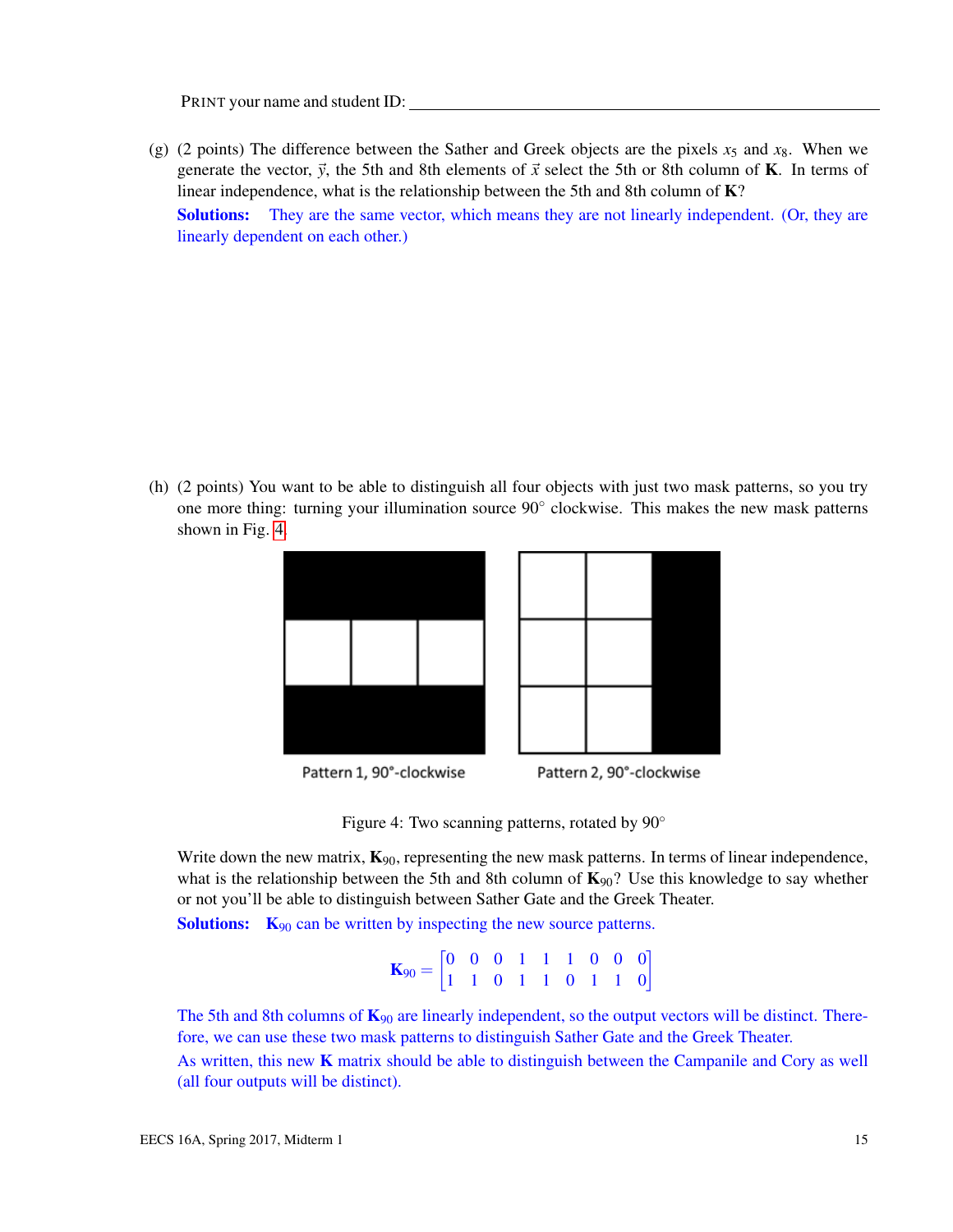#### 8. Reservoirs That Give and Take (15 points)

Consider a network of three water reservoirs *A*, *B*, and *C*. At the end of each day water transfers among the reservoirs according to the directed graph shown below.



The parameters *a*, *b*, and *c*—which label the self-loops—denote the *fractions* of the water in reservoirs *A*, *B*, and *C*, respectively, that stay in the same reservoir at the end of each day *n*. The parameters *d*, *e*, and *f* denote the fractions of the reservoir contents that transfer to adjacent reservoirs at the end of each day, according to the directed graph above.

Assume that the reservoir system is conservative—no water enters or leaves the system, which means that the total water in the network is constant. Accordingly, *for each node*, the weights on its self-loop and its two outgoing edges sum to 1; for example, for Node *A*, we have

$$
a+d+f=1,
$$

and similar equations hold for the other nodes. Moreover, assume that all the edge weights are positive numbers—that is,

$$
0 < a, b, c, d, e, f < 1.
$$

The state evolution equation governing the water flow dynamics in the reservoir system is given by  $s[n+1] =$ A *s*[*n*], where the 3 × 3 matrix A is the state transition matrix, and  $s[n] = \begin{bmatrix} s_A[n] & s_B[n] & s_C[n] \end{bmatrix}^T \in \mathbb{R}^3$  is the nonnegative state vector that shows the water distribution among the three reservoirs at the end of Day *n*, as fractions of the total water in the network.

In particular,  $s[n] \geq 0$  for all  $n = 0, 1, 2, \ldots$ , where the symbol  $\succeq$  denotes componentwise inequality. Since the state vector represents the fractional distribution of water in the network, we have

$$
\vec{1}^T s[n] = \begin{bmatrix} 1 & 1 & 1 \end{bmatrix} \begin{bmatrix} s_A[n] \\ s_B[n] \\ s_C[n] \end{bmatrix} = s_A[n] + s_B[n] + s_C[n] = 1 \quad \forall n = 0, 1, 2, ....
$$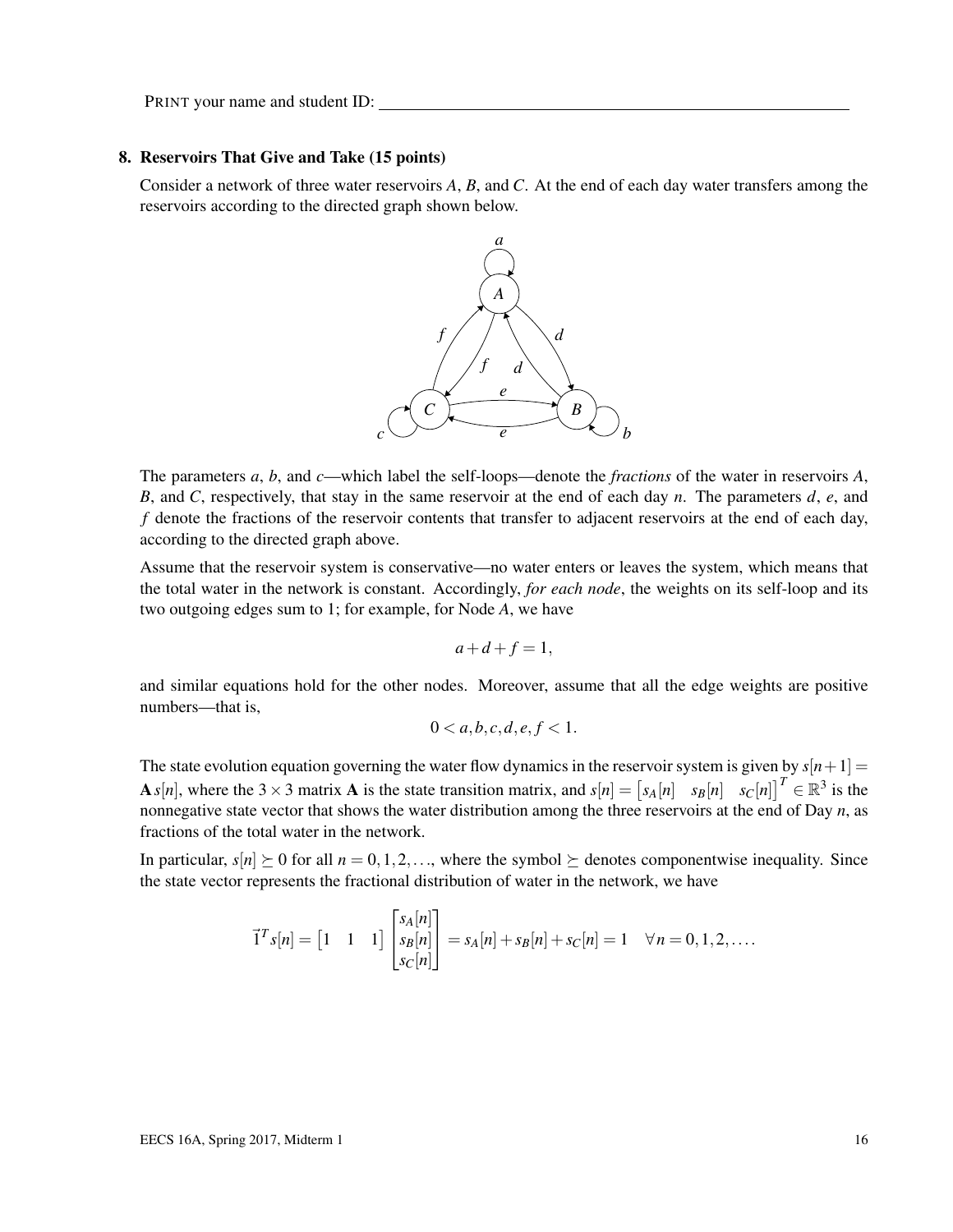(a) (5 points) Determine the state transition matrix A. Solutions:

$$
\mathbf{A} = \begin{bmatrix} a & d & f \\ d & b & e \\ f & e & c \end{bmatrix}
$$

(b) (5 points) Determine *s* ∗ , equilibrium state—that is, a state for which the following is true :

$$
s[n+1] = s[n] = s^*
$$

#### Solutions:

Since the system is conservative,  $\vec{1}^T A = \vec{1}^T$ . From above, you can see that  $A^T = A$ . Combining these two facts,  $\vec{A} = \vec{1}$ . This means  $\vec{1}$  is the eigenvector that corresponds to  $\lambda = 1$ , and therefore  $\alpha \vec{1}$  is the state that the system will converge to. To ensure  $\vec{1}^T s^* = 1$  we let  $\alpha = \frac{1}{3}$  $\frac{1}{3}$ . So

$$
s = \begin{bmatrix} 1/3 \\ 1/3 \\ 1/3 \end{bmatrix}
$$

Another solution is to start from the given conditions. We are told for node 1 that  $a+d+f=1$  and likewise for nodes 2 and 3. Again, we arrive at  $A\vec{1} = \vec{1}$ .

Common mistakes in this problem were:

- Found the unit vector to be the solutions, but didn't normalize the final answer such that the sum of the entries was 1.
- Attempts to fin the eigenvector corresponding to the eigenvalue 1 using a method from lecture usually led to algebraically complicated answers.
- Left entries for the equilibrium state in terms of the variable.
- Equilibrium state is a vector, not a matrix.
- (c) (5 points) Suppose the state transition matrix for the network is given by

$$
\mathbf{A} = \begin{bmatrix} 1/4 & 2/4 & 2/4 \\ 2/4 & 1/4 & 2/4 \\ 2/4 & 2/4 & 1/4 \end{bmatrix}.
$$

Is it possible to determine the state  $s[n]$  from the subsequent state  $s[n+1]$ ? Provide a reasonably concise, yet clear and convincing explanation to justify your answer. You're NOT asked to compute  $s[n]$  from  $s[n+1]$  explicitly, but rather to assert, with justification, whether it is possible to do so. Solutions:

We row-reduce A and see what the pivots look like. If they're all nonzero, then A is invertible and reverse-time inference (obtaining  $s[n]$  from  $s[n+1]$ ) is possible. If even a single pivot is zero, then A is singular, in which case we cannot determine  $s[n]$  from  $s[n+1]$ .

$$
\begin{bmatrix} 1/4 & 2/4 & 2/4 \\ 2/4 & 1/4 & 2/4 \\ 2/4 & 2/4 & 1/4 \end{bmatrix} \sim \begin{bmatrix} 1/4 & 2/4 & 2/4 \\ 0 & -3/4 & -2/4 \\ 0 & -2/4 & -3/4 \end{bmatrix} \sim \begin{bmatrix} 1/4 & 2/4 & 2/4 \\ 0 & -3/4 & -2/4 \\ 0 & 0 & -5/4 \end{bmatrix}
$$

All three pivots are nonzero. Therefore **A** is invertible and  $s[n] = A^{-1}s[n+1]$ . The problem does not ask us to compute  $A^{-1}$  but merely whether it's possible to determine  $s[n]$  from  $s[n+1]$ . The answer is yes!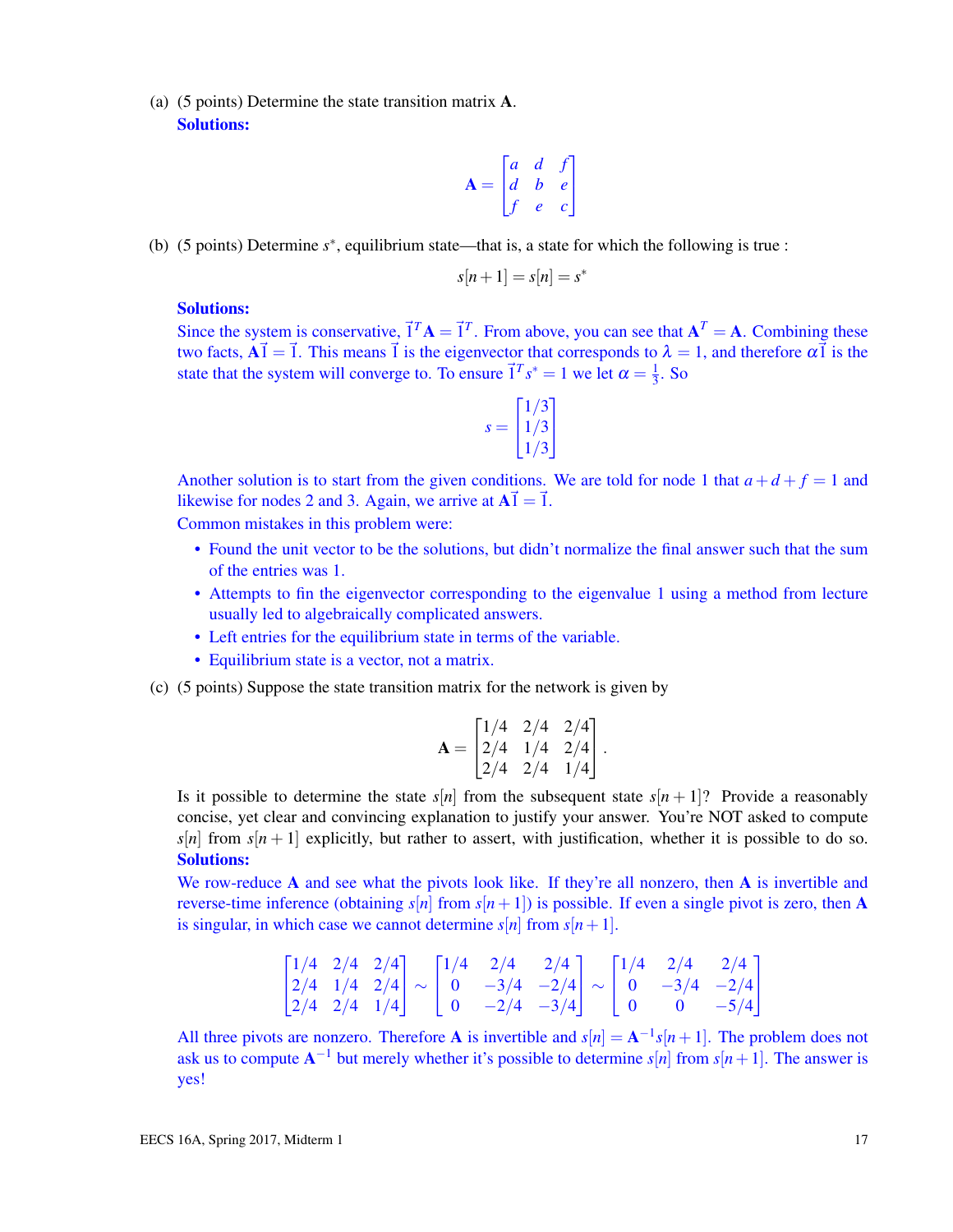#### 9. Eigenvalues of Transition Matrices (15 points)

(a) (5 points) Show that a square matrix **A** and its transpose  $A<sup>T</sup>$  have the same eigenvalues.

Solutions: We begin with the property that the determinant of a matrix and that of its transpose are equal.

 $det(\lambda \mathbf{I} - \mathbf{A}) = det((\lambda \mathbf{I} - \mathbf{A})^T) = det(\lambda \mathbf{I} - \mathbf{A}^T)$ 

Since the two determinants are equal, the characteristic polynomials of the two matrices are also equal. Therefore, they have the same eigenvalues.



vector of A and find its corresponding eigenvalue. Solutions:

Consider the row vector interpretation of matrix vector multiplication. Let  $\vec{1}$  denote the vector of all ones.  $A\vec{1} = \vec{1}$ , since the rows of A sum to one. The corresponding eigenvalue is 1.